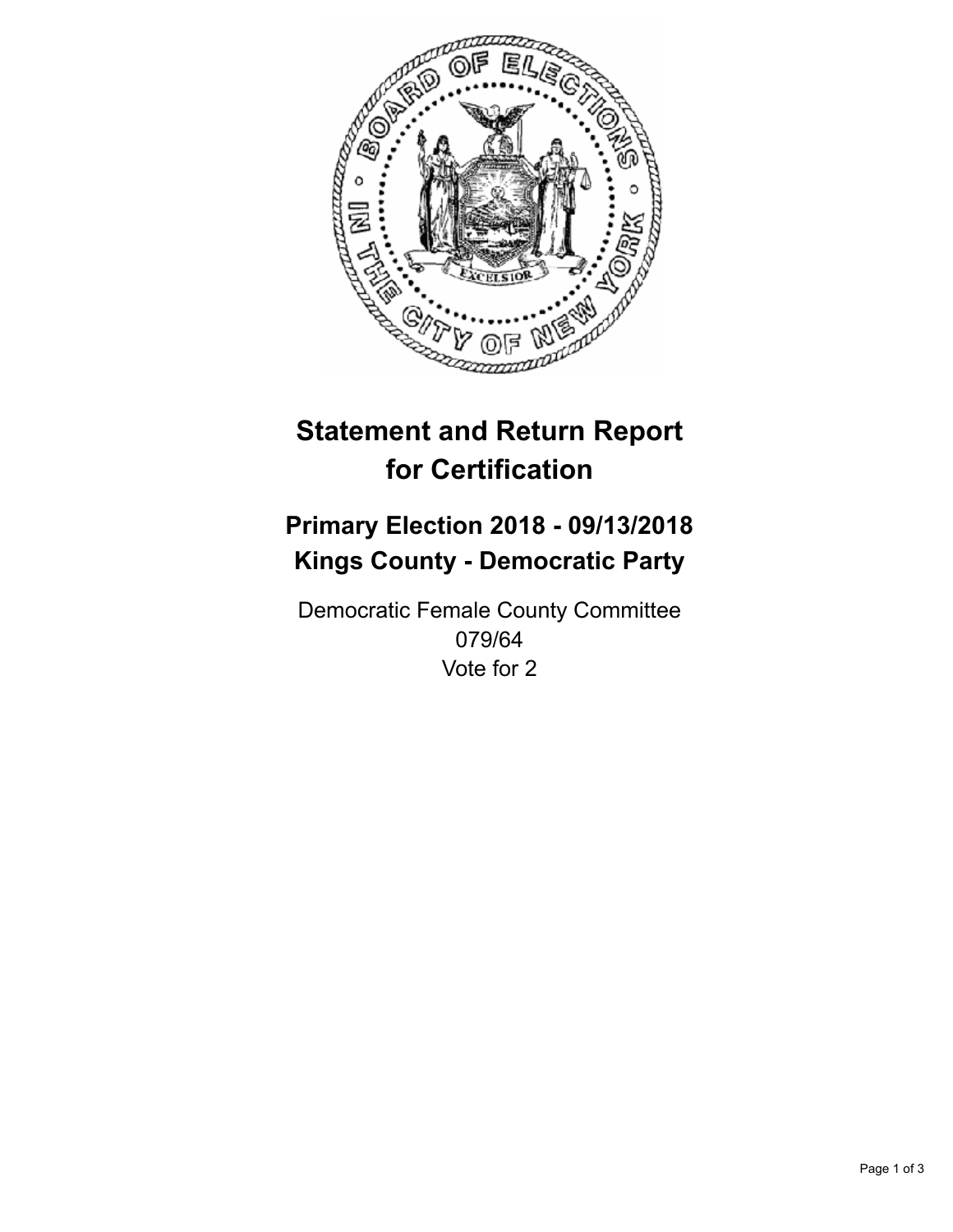

## **Assembly District 64**

| <b>PUBLIC COUNTER</b>                                    | 173 |
|----------------------------------------------------------|-----|
| <b>MANUALLY COUNTED EMERGENCY</b>                        | 0   |
| ABSENTEE / MILITARY                                      | 2   |
| AFFIDAVIT                                                |     |
| <b>Total Ballots</b>                                     | 176 |
| Less - Inapplicable Federal/Special Presidential Ballots | 0   |
| <b>Total Applicable Ballots</b>                          | 176 |
| <b>KATHERINE KHATARI</b>                                 | 82  |
| ELIZABETH G. JONES                                       | 87  |
| RABYAAH M. ALTHAIBANI                                    | 69  |
| LISA VERNON (WRITE-IN)                                   | 1   |
| <b>Total Votes</b>                                       | 239 |
| Unrecorded                                               | 113 |